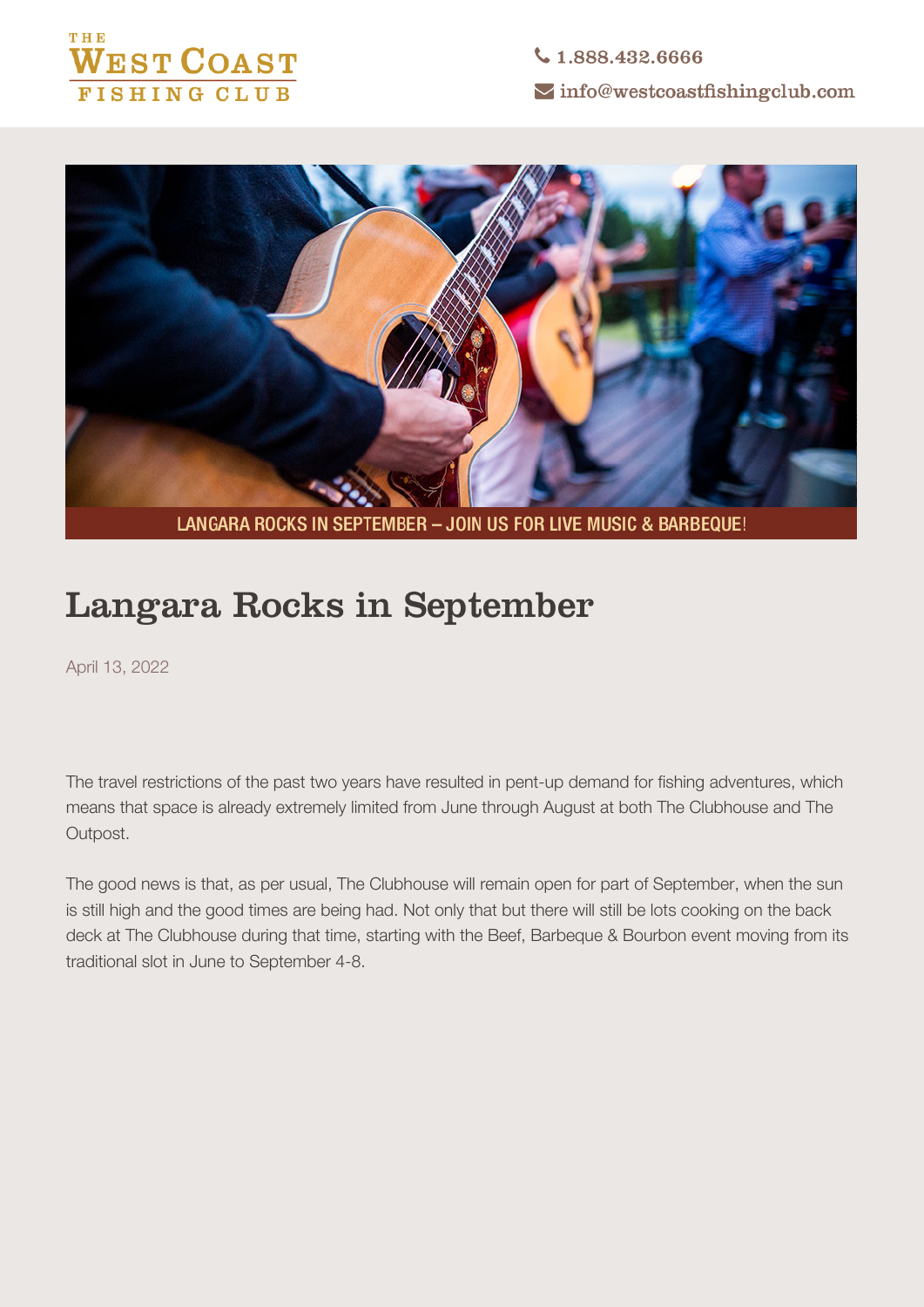

*Enjoy sunny September days on the water.*

This year will feature **Matt Pittman**, world famous pitmaster and the founder of Meat Church – a global lifestyle BBQ brand. He is an expert and respected authority on outdoor cooking and has appeared on the hit TV show BBQ Pitmasters. Matt will share his deep-rooted passion for all things barbeque and bring our guests a taste of Texas to the remote shores of Haida Gwaii. Guests can look forward to wide-ranging nightly feasts along with bourbon themed cocktails specially customized for the occasion.



*Join Matt Pittman, hailing from the great state of Texas where the love of barbeque runs deep.*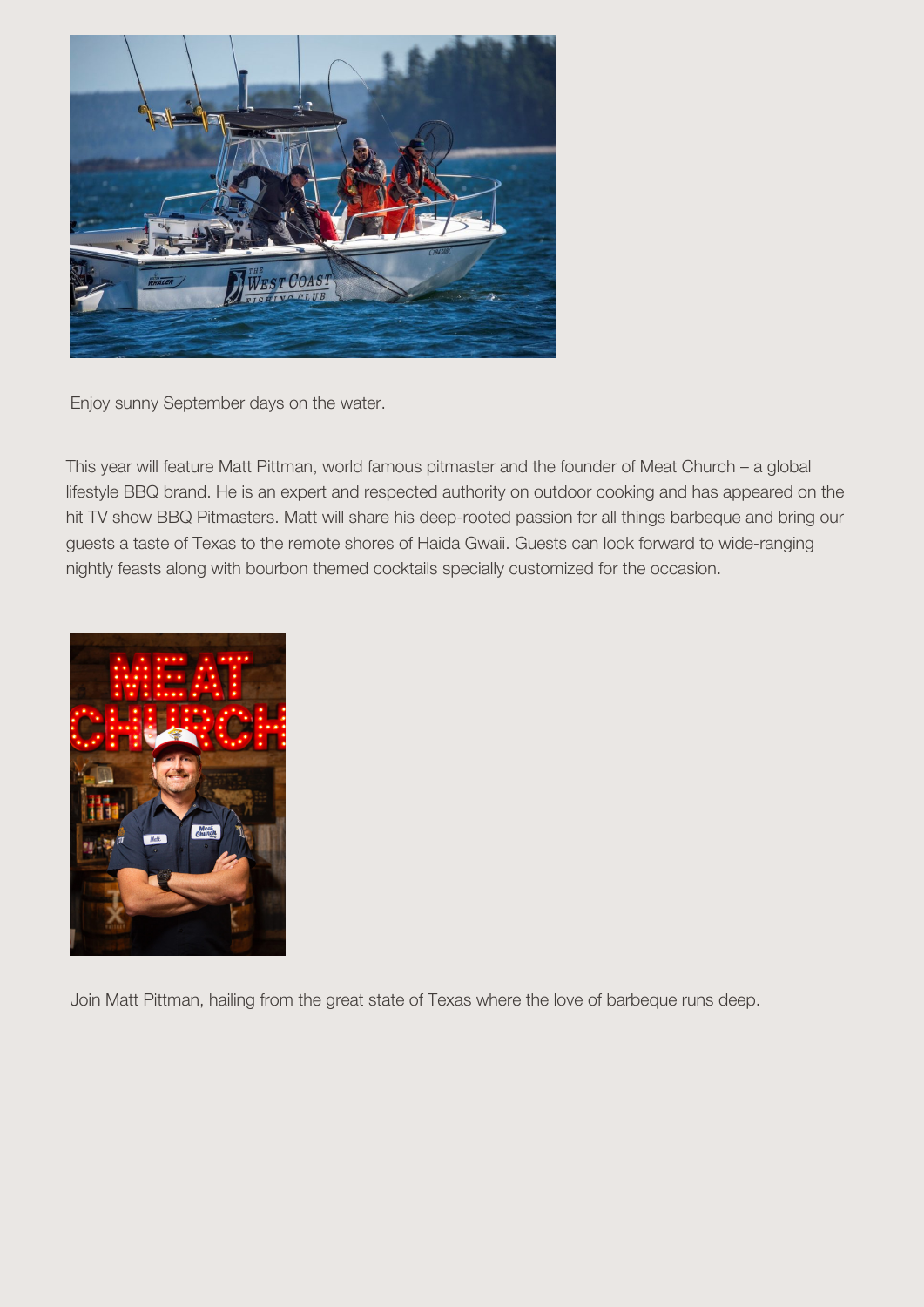

*Enjoy cocktails on the back deck with friends and family.*Adding to the September sizzle, some of Canada's hottest rock musicians will be cooking up some tunes at The Clubhouse, both inside the lodge and on the back deck. **Mick Dalla-Vee** and **Marc LaFrance**, both long-time members of **Randy Bachman's** touring band and veterans of the Canadian recording industry will be playing and singing September 1-4. Then fellow Bachman bandmate, **Brent Knudsen** and the multi-talented **Dave Reimer**, a founding member of **Barney Bentall and the Legendary Hearts**, will rock it out for the season finale September 8-11.



*Live music will be waiting in the lounge, hope to see you there….*

**September is shaping up to be the most entertaining month of the year, but you'll need to set your hooks soon.**

Call us at 1-888-432-6666 or click here to make an inquiry online and you'll be contacted within 24 hours.

For more information visit our event pages: